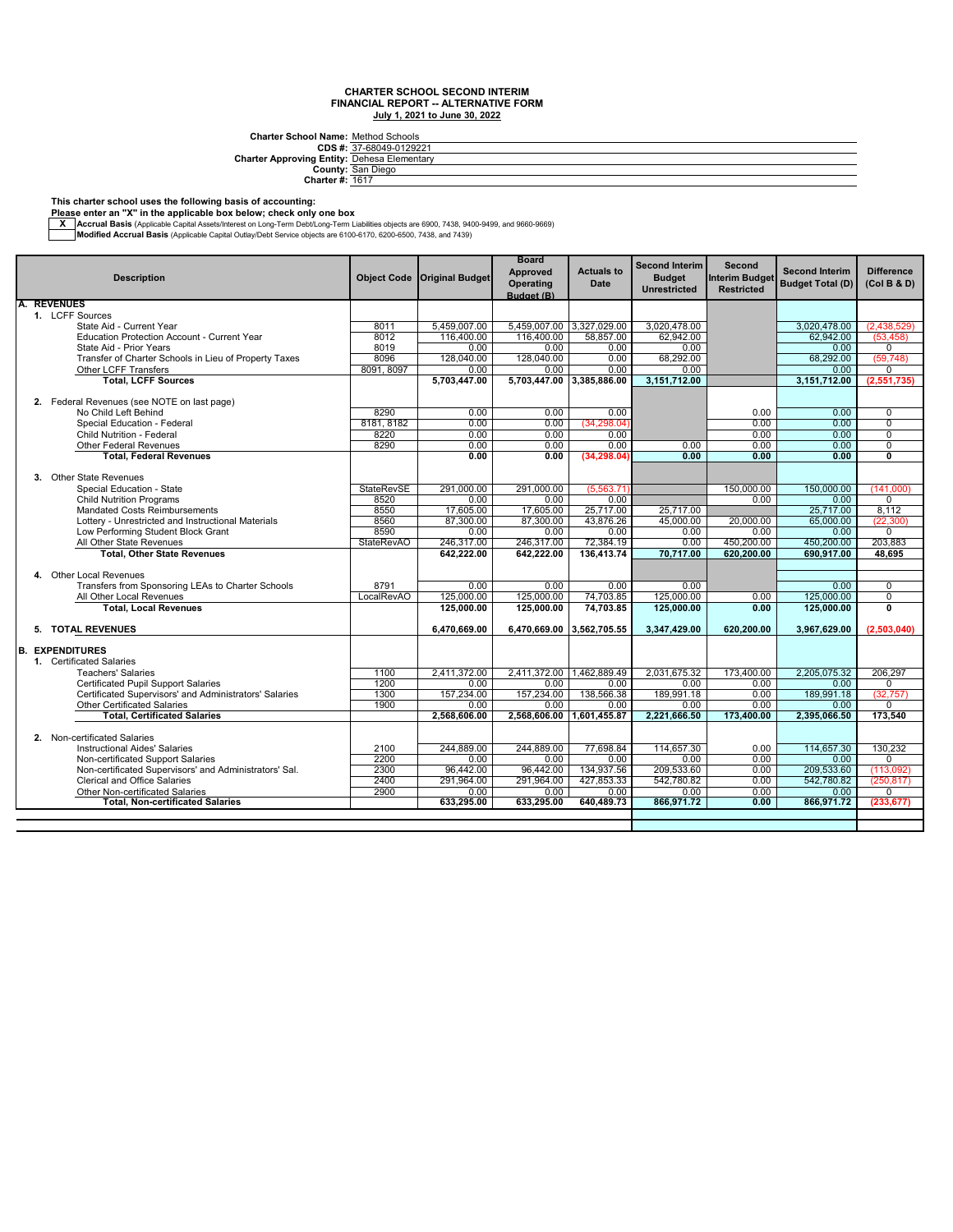**Charter School Name:** Method Schools

| <b>CDS #:</b> 37-68049-0129221                                                                     |             |                               |                                                                   |                           |                                                               |                                                             |                                                  |                                  |  |
|----------------------------------------------------------------------------------------------------|-------------|-------------------------------|-------------------------------------------------------------------|---------------------------|---------------------------------------------------------------|-------------------------------------------------------------|--------------------------------------------------|----------------------------------|--|
| <b>Description</b>                                                                                 |             | Object Code   Original Budget | <b>Board</b><br><b>Approved</b><br><b>Operating</b><br>Budget (B) | <b>Actuals to</b><br>Date | <b>Second Interim</b><br><b>Budget</b><br><b>Unrestricted</b> | <b>Second</b><br><b>Interim Budget</b><br><b>Restricted</b> | <b>Second Interim</b><br><b>Budget Total (D)</b> | <b>Difference</b><br>(Col B & D) |  |
| 3. Employee Benefits                                                                               |             |                               |                                                                   |                           |                                                               |                                                             |                                                  |                                  |  |
| <b>STRS</b>                                                                                        | 3101-3102   | 0.00                          | 0.00                                                              | 0.00                      | 0.00                                                          | 0.00                                                        | 0.00                                             | $\overline{0}$                   |  |
| <b>PERS</b>                                                                                        | 3201-3202   | 0.00                          | 0.00                                                              | 0.00                      | 0.00                                                          | 0.00                                                        | 0.00                                             | $\overline{0}$                   |  |
| OASDI / Medicare / Alternative                                                                     | 3301-3302   | 242,901.00                    | 242,901.00                                                        | 162,787.35                | 226,400.30                                                    | 13,264.50                                                   | 239,664.80                                       | 3,236                            |  |
| <b>Health and Welfare Benefits</b>                                                                 | 3401-3402   | 379,200.00                    | 379,200.00                                                        | 265,635.99                | 436,249.75                                                    | 21,950.25                                                   | 458,200.00                                       | (79,000)                         |  |
| Unemployment Insurance                                                                             | 3501-3502   | 75,415.00                     | 75,415.00                                                         | 13,455.23                 | 29,052.70                                                     | 4,194.00                                                    | 33,246.70                                        | 42,168                           |  |
|                                                                                                    |             |                               |                                                                   |                           |                                                               |                                                             |                                                  |                                  |  |
| <b>Workers' Compensation Insurance</b>                                                             | 3601-3602   | 47,628.00                     | 47,628.00                                                         | 37,760.10                 | 44,242.34                                                     | 2,751.00                                                    | 46,993.34                                        | 635                              |  |
| <b>Retiree Benefits</b>                                                                            | 3701-3702   | 0.00                          | 0.00                                                              | 0.00                      | 0.00                                                          | 0.00                                                        | 0.00                                             | 0                                |  |
| PERS Reduction (for revenue limit funded schools)                                                  | 3801-3802   | 0.00                          | 0.00                                                              | 0.00                      | 0.00                                                          | 0.00                                                        | 0.00                                             | $\overline{0}$                   |  |
| Other Employee Benefits                                                                            | 3901-3902   | 129,659.00                    | 129,659.00                                                        | 76,014.62                 | 149,139.75                                                    | 7,503.75                                                    | 156,643.50                                       | (26, 985)                        |  |
| <b>Total, Employee Benefits</b>                                                                    |             | 874,803.00                    | 874.803.00                                                        | 555,653.29                | 885.084.84                                                    | 49,663.50                                                   | 934,748.34                                       | (59, 945)                        |  |
| 4. Books and Supplies                                                                              |             |                               |                                                                   |                           |                                                               |                                                             |                                                  |                                  |  |
| Approved Textbooks and Core Curricula Materials                                                    | 4100        | 456,000.00                    | 456,000.00                                                        | 213,903.61                | 441,000.00                                                    | 0.00                                                        | 441,000.00                                       | 15,000                           |  |
| Books and Other Reference Materials                                                                | 4200        | 48.000.00                     | 48,000.00                                                         | 61,095.08                 | 96.000.00                                                     | 0.00                                                        | 96,000.00                                        | (48,000)                         |  |
| Materials and Supplies                                                                             | 4300        | 60,000.00                     | 60,000.00                                                         | 26,650.99                 | 54,000.00                                                     | 0.00                                                        | 54,000.00                                        | 6,000                            |  |
| Noncapitalized Equipment                                                                           | 4400        | 86,400.00                     | 86,400.00                                                         | 13,599.14                 | 72,000.00                                                     | 0.00                                                        | 72,000.00                                        | 14,400                           |  |
|                                                                                                    |             |                               |                                                                   |                           |                                                               |                                                             |                                                  |                                  |  |
| Food                                                                                               | 4700        | 0.00                          | 0.00                                                              | 0.00                      | 0.00                                                          | 0.00                                                        | 0.00                                             | 0                                |  |
| <b>Total, Books and Supplies</b>                                                                   |             | 650,400.00                    | 650,400.00                                                        | 315,248.82                | 663,000.00                                                    | 0.00                                                        | 663,000.00                                       | (12,600)                         |  |
| 5. Services and Other Operating Expenditures                                                       |             |                               |                                                                   |                           |                                                               |                                                             |                                                  |                                  |  |
| Subagreeemnts for Services                                                                         | 5100        | 0.00                          | 0.00                                                              | 0.00                      | 0.00                                                          | 0.00                                                        |                                                  |                                  |  |
| <b>Travel and Conferences</b>                                                                      | 5200        | 38,000.00                     | 38,000.00                                                         | 45,621.31                 | 77,337.00                                                     | 0.00                                                        | 77,337.00                                        | (39, 337)                        |  |
| Dues and Memberships                                                                               | 5300        | 9.600.00                      | 9.600.00                                                          | 3,319.90                  | 12.000.00                                                     | 0.00                                                        | 12.000.00                                        | (2.400)                          |  |
| Insurance                                                                                          | 5400        | 19,200.00                     | 19,200.00                                                         | 25,171.02                 | 24,000.00                                                     | 0.00                                                        | 24,000.00                                        | (4,800)                          |  |
| Operations and Housekeeping Services                                                               | 5500        | 5,000.00                      | 5,000.00                                                          | 5,184.46                  | 9,600.00                                                      | 0.00                                                        | 9,600.00                                         | (4,600)                          |  |
| Rentals, Leases, Repairs, and Noncap. Improvements                                                 | 5600        | 200,000.00                    | 200,000.00                                                        | 153,996.61                | 249,600.00                                                    | 0.00                                                        | 249,600.00                                       | (49,600)                         |  |
| Professional/Consulting Services and Operating Expend.                                             | 5800        | 596,064.00                    | 596.064.00                                                        | 268,213.21                | 503.617.88                                                    | 105,000.00                                                  | 608.617.88                                       | (12, 554)                        |  |
| Communications                                                                                     | 5900        | 45,600.00                     | 45,600.00                                                         | 50,374.50                 | 57,000.00                                                     | 0.00                                                        | 57,000.00                                        | (11,400)                         |  |
| <b>Total, Services and Other Operating Expenditures</b>                                            |             | 913,464.00                    | 913,464.00                                                        | 551,881.01                | 933,154.88                                                    | 105.000.00                                                  | 1,038,154.88                                     | (124.691)                        |  |
|                                                                                                    |             |                               |                                                                   |                           |                                                               |                                                             |                                                  |                                  |  |
| 6. Capital Outlay                                                                                  |             |                               |                                                                   |                           |                                                               |                                                             |                                                  |                                  |  |
| (Objects 6100-6170, 6200-6500 for modified                                                         |             |                               |                                                                   |                           |                                                               |                                                             |                                                  |                                  |  |
| accrual basis only)                                                                                |             |                               |                                                                   |                           |                                                               |                                                             |                                                  |                                  |  |
| Land and Land Improvements                                                                         | 6100-6170   | 0.00                          | 0.00                                                              | 0.00                      | 0.00                                                          | 0.00                                                        | 0.00                                             | $\overline{0}$                   |  |
| Buildings and Improvements of Buildings                                                            | 6200        | 0.00                          | 0.00                                                              | 0.00                      | 0.00                                                          | 0.00                                                        | 0.00                                             | 0                                |  |
| Books and Media for New School Libraries or Major<br><b>Expansion of School Libraries</b>          | 6300        | 0.00                          | 0.00                                                              | 0.00                      | 0.00                                                          | 0.00                                                        | 0.00                                             | $\mathbf 0$                      |  |
| Equipment                                                                                          | 6400        | 0.00                          | 0.00                                                              | 0.00                      | 0.00                                                          | 0.00                                                        | 0.00                                             | 0                                |  |
| Equipment Replacement                                                                              | 6500        | 0.00                          | 0.00                                                              | 0.00                      | 0.00                                                          | 0.00                                                        | 0.00                                             | $\overline{0}$                   |  |
| Depreciation Expense (for accrual basis only)                                                      | 6900        | 36,000.00                     | 36,000.00                                                         | 0.00                      | 36,000.00                                                     | 0.00                                                        | 36,000.00                                        | 0                                |  |
| Total, Capital Outlay                                                                              |             | 36.000.00                     | 36.000.00                                                         | 0.00                      | 36.000.00                                                     | 0.00                                                        | 36.000.00                                        | $\overline{\mathfrak{o}}$        |  |
|                                                                                                    |             |                               |                                                                   |                           |                                                               |                                                             |                                                  |                                  |  |
| 7. Other Outgo                                                                                     |             |                               |                                                                   |                           |                                                               |                                                             |                                                  |                                  |  |
| Tuition to Other Schools                                                                           | 7110-7143   | 0.00                          | 0.00                                                              | 0.00                      | 0.00                                                          | 0.00                                                        | 0.00                                             | 0                                |  |
| Transfers of Pass-Through Revenues to Other LEAs                                                   | 7211-7213   | 0.00                          | 0.00                                                              | 0.00                      | 0.00                                                          | 0.00                                                        | 0.00                                             | $\overline{0}$                   |  |
| Transfers of Apportionments to Other LEAs - Spec. Ed.                                              | 7221-7223SE | 0.00                          | 0.00                                                              | 0.00                      | 0.00                                                          | 0.00                                                        | 0.00                                             | $\overline{0}$                   |  |
| Transfers of Apportionments to Other LEAs - All Other                                              | 7221-7223AO | 0.00                          | 0.00                                                              | 0.00                      | 0.00                                                          | 0.00                                                        | 0.00                                             | $\overline{0}$                   |  |
| All Other Transfers                                                                                | 7280-7299   | 0.00                          | 0.00                                                              | 0.00                      | 0.00                                                          | 0.00                                                        | 0.00                                             | 0                                |  |
|                                                                                                    |             |                               |                                                                   |                           |                                                               |                                                             |                                                  |                                  |  |
| Debt Service:                                                                                      |             |                               |                                                                   |                           |                                                               |                                                             |                                                  |                                  |  |
| Interest                                                                                           | 7438        | 0.00                          | 0.00                                                              | 0.00                      | 0.00                                                          | 0.00                                                        | 0.00                                             | $\mathbf 0$                      |  |
| Principal (for modified accrual basis only)                                                        | 7439        | 0.00                          | 0.00                                                              | 0.00                      | 0.00                                                          | 0.00                                                        | 0.00                                             | 0                                |  |
| <b>Total, Other Outgo</b>                                                                          |             | 0.00                          | 0.00                                                              | 0.00                      | 0.00                                                          | 0.00                                                        | 0.00                                             | 0                                |  |
| 8. TOTAL EXPENDITURES                                                                              |             | 5,676,568.00                  | 5,676,568.00 3,664,728.72                                         |                           | 5,605,877.94                                                  | 328,063.50                                                  | 5,933,941.44                                     | (257.373)                        |  |
|                                                                                                    |             |                               |                                                                   |                           |                                                               |                                                             |                                                  |                                  |  |
| C. EXCESS (DEFICIENCY) OF REVENUES OVER EXPEND.<br>BEFORE OTHER FINANCING SOURCES AND USES (A5-B8) |             | 794,101.00                    | 794,101.00                                                        | (102, 023, 17)            | (2,258,448.94)                                                | 292,136.50                                                  | (1,966,312.44)                                   | 2,760,413                        |  |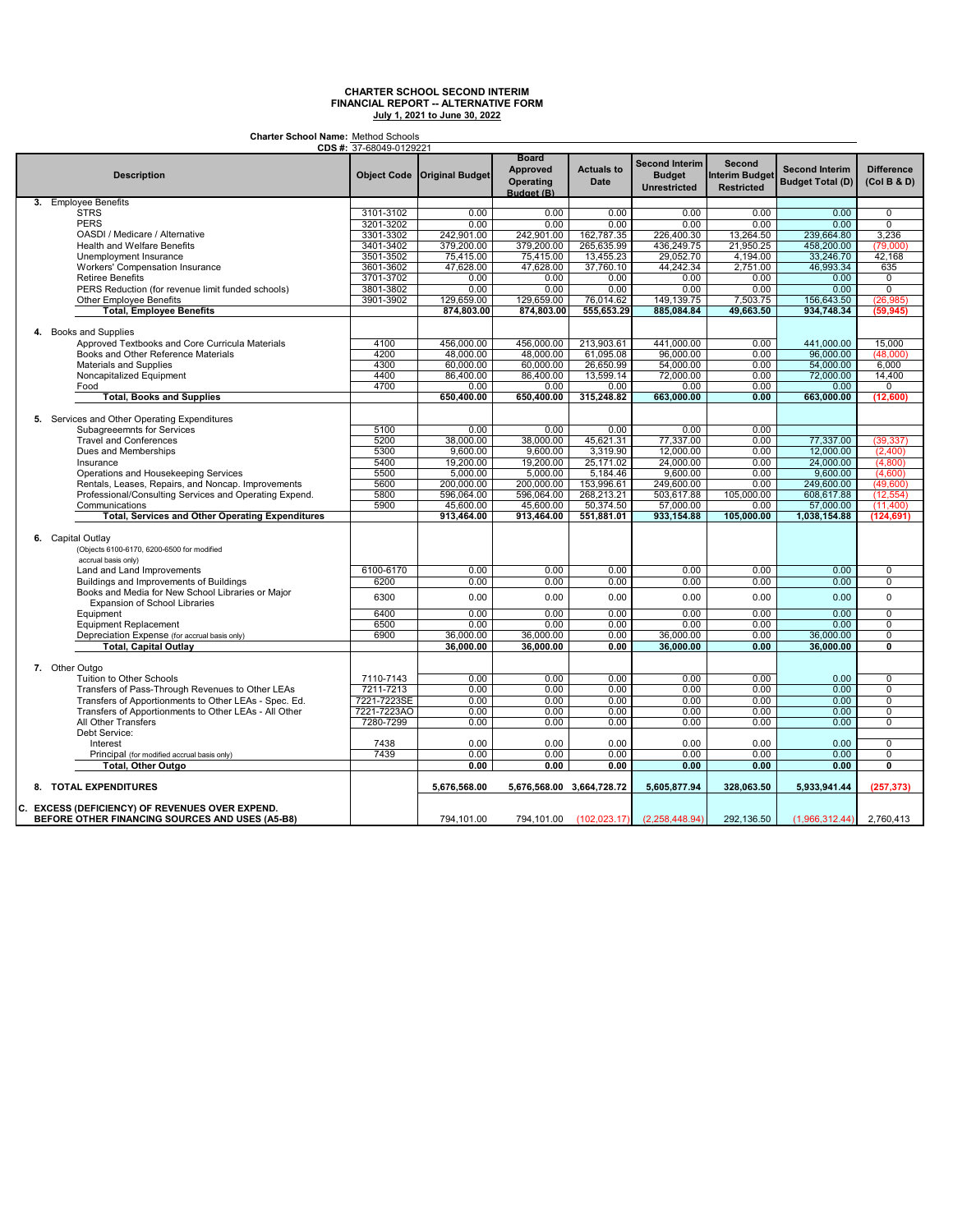| <b>Charter School Name: Method Schools</b><br>CDS #: 37-68049-0129221 |                                                                                       |                    |                        |                                                     |                           |                                                               |                                               |                                                  |                                  |
|-----------------------------------------------------------------------|---------------------------------------------------------------------------------------|--------------------|------------------------|-----------------------------------------------------|---------------------------|---------------------------------------------------------------|-----------------------------------------------|--------------------------------------------------|----------------------------------|
|                                                                       | <b>Description</b>                                                                    | <b>Object Code</b> | <b>Original Budget</b> | <b>Board</b><br>Approved<br>Operating<br>Budget (B) | <b>Actuals to</b><br>Date | <b>Second Interim</b><br><b>Budget</b><br><b>Unrestricted</b> | Second<br>Interim Budget<br><b>Restricted</b> | <b>Second Interim</b><br><b>Budget Total (D)</b> | <b>Difference</b><br>(Col B & D) |
| D.                                                                    | <b>OTHER FINANCING SOURCES / USES</b>                                                 |                    |                        |                                                     |                           |                                                               |                                               |                                                  |                                  |
|                                                                       | <b>Other Sources</b>                                                                  | 8930-8979          | 0.00                   | 0.00                                                | 0.00                      | 0.00                                                          | 0.00                                          | 0.00                                             | 0                                |
| 2.                                                                    | Less: Other Uses                                                                      | 7630-7699          | 0.00                   | 0.00                                                | 0.00                      | 0.00                                                          | 0.00                                          | 0.00                                             | $\Omega$                         |
| 3.                                                                    | Contributions Between Unrestricted and Restricted Accounts                            |                    |                        |                                                     |                           |                                                               |                                               |                                                  |                                  |
|                                                                       | (must net to zero)                                                                    | 8980-8999          | 0.00                   | 0.00                                                | 0.00                      | 0.00                                                          | 0.00                                          | 0.00                                             | 0                                |
| 4.                                                                    | <b>TOTAL OTHER FINANCING SOURCES / USES</b>                                           |                    | 0.00                   | 0.00                                                | 0.00                      | 0.00                                                          | 0.00                                          | 0.00                                             | 0                                |
| Е.                                                                    | NET INCREASE (DECREASE) IN FUND BALANCE (C + D4)                                      |                    | 794.101.00             | 794.101.00                                          | (102.023.17)              | (2.258.448.94)                                                | 292.136.50                                    | (1.966.312.44)                                   | 2.760.413                        |
|                                                                       | <b>F. FUND BALANCE, RESERVES</b><br>Beginning Fund Balance<br>As of July 1<br>a.      | 9791               | 10.166.384.00          | 10.166.384.00                                       |                           | 9.961.903.00                                                  |                                               | 9.961.903.00                                     | (204, 481)                       |
|                                                                       | Adjustments/Restatements to Beginning Balance<br>b.                                   | 9793, 9795         | 0.00                   | 0.00                                                |                           |                                                               |                                               | 0.00                                             | $\Omega$                         |
|                                                                       | Adjusted Beginning Balance<br>c.                                                      |                    | 10,166,384.00          | 10,166,384.00                                       |                           | 9.961.903.00                                                  | 0.00                                          | 9,961,903.00                                     |                                  |
| 2.                                                                    | Ending Fund Balance, Oct 31 (E + F.1.c.)                                              |                    | 10.960.485.00          | 10.960.485.00                                       |                           | 7.703.454.06                                                  | 292.136.50                                    | 7.995.590.56                                     | (2,964,894)                      |
|                                                                       | Components of Ending Fund Balance:<br>Reserve for Revolving Cash (equals object 9130) | 9711               | 0.00                   | 0.00                                                |                           | 0.00                                                          | 0.00                                          | 0.00                                             |                                  |
|                                                                       | Reserve for Stores (equals object 9320)                                               | 9712               | 0.00                   | 0.00                                                |                           | 0.00                                                          | 0.00                                          | 0.00                                             |                                  |
|                                                                       | Reserve for Prepaid Expenditures (equals object 9330)                                 | 9713               | 0.00                   | 0.00                                                |                           | 0.00                                                          | 0.00                                          | 0.00                                             |                                  |
|                                                                       | All Others                                                                            | 9719               | 0.00                   | 0.00                                                |                           | 0.00                                                          | 0.00                                          | 0.00                                             |                                  |
|                                                                       | Legally Restricted Balance                                                            | 9740               | 0.00                   | 0.00                                                |                           |                                                               | 0.00                                          | 0.00                                             |                                  |
|                                                                       | Designated for Economic Uncertainties                                                 | 9770               | 0.00                   | 0.00                                                |                           | 600.000.00                                                    |                                               | 600,000.00                                       |                                  |
|                                                                       | <b>Other Designations</b>                                                             | 9775, 9780         | 0.00                   | 0.00                                                |                           | 0.00                                                          | 0.00                                          | 0.00                                             |                                  |
|                                                                       | Net Investment in Capital Assests (Accrual Basis Only)                                | 9796               | 0.00                   | 0.00                                                |                           | 0.00                                                          | 0.00                                          | 0.00                                             |                                  |
|                                                                       | <b>Undesignated / Unappropriated Amount</b>                                           | 9790               | 10.960.485.00          | 10.960.485.00                                       |                           | 7.103.454.06                                                  | 292.136.50                                    | 7,395,590.56                                     | (2,964,894)                      |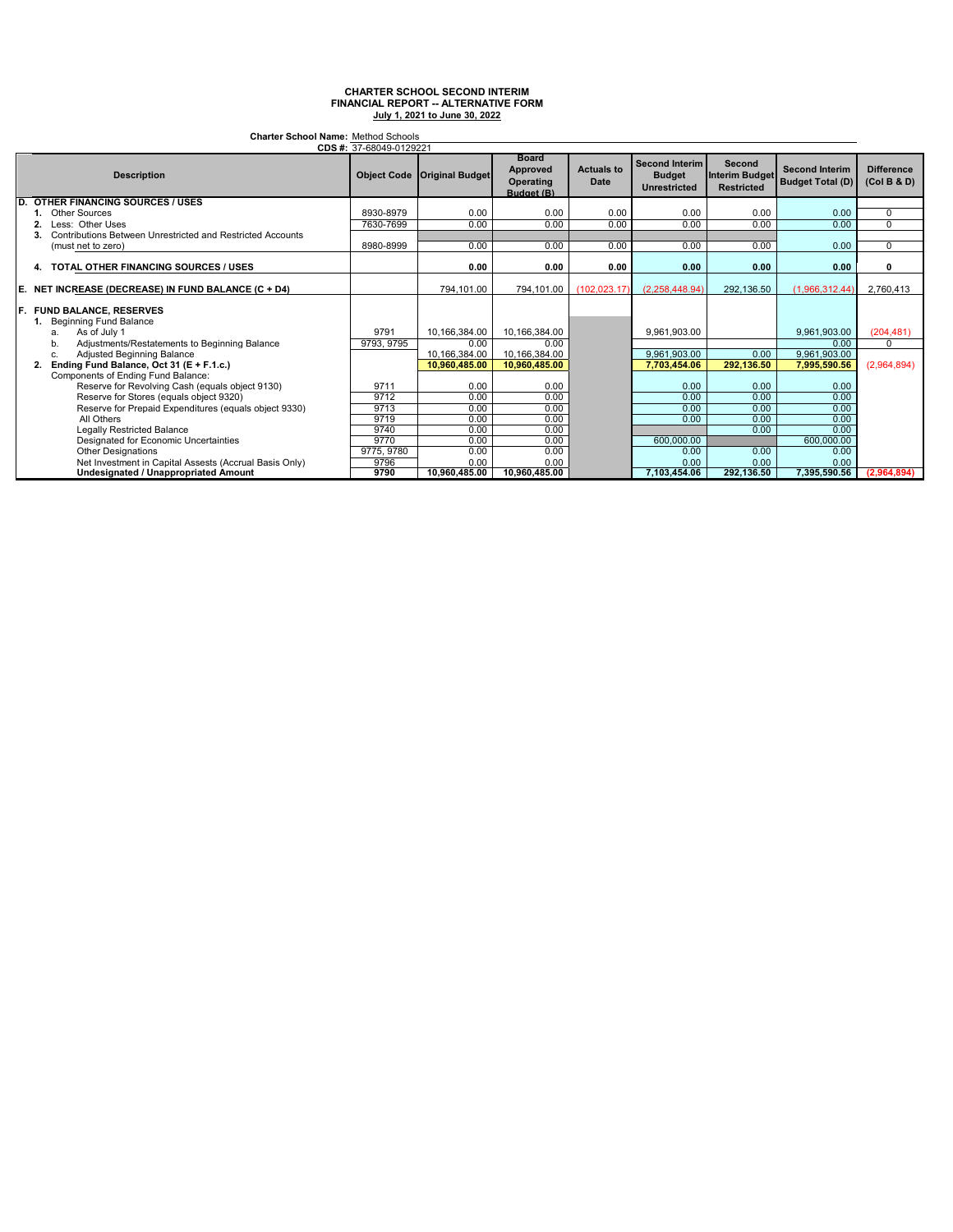#### **CHARTER SCHOOL MULTI-YEAR PROJECTION - ALTERNATIVE FORM**

**Charter School Name:** Method Schools

**CDS #: Charter Approving E**<br>Co

|                             | CDS #: 37-68049-0129221        |
|-----------------------------|--------------------------------|
|                             | wing Entity: Dehesa Elementary |
|                             | County: San Diego              |
| Charter #: 1617             |                                |
| <b>Fiscal Year: 2021-22</b> |                                |
|                             |                                |

|    | 2021-22 (populated from Alternative Form Tab) |                                                        |                    |                                      |                                                                     |                                              |                              |                              |
|----|-----------------------------------------------|--------------------------------------------------------|--------------------|--------------------------------------|---------------------------------------------------------------------|----------------------------------------------|------------------------------|------------------------------|
|    |                                               | <b>Description</b>                                     | <b>Object Code</b> | <b>Budget</b><br><b>Unrestricted</b> | Second Interim Second Interim<br><b>Budget</b><br><b>Restricted</b> | <b>Second Interim</b><br><b>Budget Total</b> | <b>Totals for</b><br>2022-23 | <b>Totals for</b><br>2023-24 |
| A. |                                               | <b>REVENUES</b>                                        |                    |                                      |                                                                     |                                              |                              |                              |
|    |                                               | 1. LCFF Sources                                        |                    |                                      |                                                                     |                                              |                              |                              |
|    |                                               | State Aid - Current Year                               | 8011               | 3.020.478.00                         |                                                                     | 3.020.478.00                                 | 6,074,601.00                 | 7,146,171.00                 |
|    |                                               | Education Protection Account - Current Year            | 8012               | 62,942.00                            |                                                                     | 62.942.00                                    | 125.884.00                   | 144.767.00                   |
|    |                                               | State Aid - Prior Years                                | 8019               | 0.00                                 |                                                                     | 0.00                                         | 0.00                         | 0.00                         |
|    |                                               | Transfer of Charter Schools in Lieu of Property Taxes  | 8096<br>8091, 8097 | 68,292.00<br>0.00                    |                                                                     | 68,292.00                                    | 136,584.00<br>0.00           | 157,072.00                   |
|    |                                               | Other LCFF Transfers<br><b>Total, LCFF Sources</b>     |                    | 3,151,712.00                         |                                                                     | 0.00<br>3,151,712.00                         | 6,337,069.00                 | 0.00<br>7,448,010.00         |
|    |                                               |                                                        |                    |                                      |                                                                     |                                              |                              |                              |
|    |                                               | 2. Federal Revenues                                    |                    |                                      |                                                                     |                                              |                              |                              |
|    |                                               | No Child Left Behind                                   | 8290               |                                      | 0.00                                                                | 0.00                                         | 0.00                         | 0.00                         |
|    |                                               | Special Education - Federal                            | 8181, 8182         |                                      | 0.00                                                                | 0.00                                         | 0.00                         | 0.00                         |
|    |                                               | Child Nutrition - Federal                              | 8220               |                                      | 0.00                                                                | 0.00                                         | 0.00                         | 0.00                         |
|    |                                               | <b>Other Federal Revenues</b>                          | 8290               | 0.00                                 | 0.00                                                                | 0.00                                         | 0.00                         | 0.00                         |
|    |                                               | <b>Total, Federal Revenues</b>                         |                    | 0.00                                 | 0.00                                                                | 0.00                                         | 0.00                         | 0.00                         |
|    |                                               |                                                        |                    |                                      |                                                                     |                                              |                              |                              |
|    |                                               | 3. Other State Revenues                                |                    |                                      |                                                                     |                                              |                              |                              |
|    |                                               | Special Education - State                              | <b>StateRevSE</b>  |                                      | 150,000.00                                                          | 150,000.00                                   | 300.000.00                   | 345,000.00                   |
|    |                                               | <b>Child Nutrition Programs</b>                        | 8520               |                                      | 0.00                                                                | 0.00                                         | 0.00                         | 0.00                         |
|    |                                               | <b>Mandated Costs Reimbursements</b>                   | 8550               | 25,717.00                            |                                                                     | 25,717.00                                    | 51,434.00                    | 59,149.10                    |
|    |                                               | Lottery - Unrestricted and Instructional Materials     | 8560               | 45,000.00                            | 20,000.00                                                           | 65,000.00                                    | 130,000.00                   | 149,500.00                   |
|    |                                               | Low Performing Student Block Grant                     | 8590               | 0.00                                 | 0.00                                                                | 0.00                                         | 0.00                         | 0.00                         |
|    |                                               | All Other State Revenues                               | <b>StateRevAO</b>  | 0.00                                 | 450,200,00                                                          | 450,200,00                                   | 14.000.00                    | 14.000.00                    |
|    |                                               | <b>Total, Other State Revenues</b>                     |                    | 70,717.00                            | 620,200.00                                                          | 690,917.00                                   | 495,434.00                   | 567,649.10                   |
|    |                                               |                                                        |                    |                                      |                                                                     |                                              |                              |                              |
|    |                                               | 4. Other Local Revenues                                |                    |                                      |                                                                     |                                              |                              |                              |
|    |                                               | Transfers from Sponsoring LEAs to Charter Schools      | 8791               | 0.00                                 |                                                                     | 0.00                                         | 0.00                         | 0.00                         |
|    |                                               | All Other Local Revenues                               | LocalRevAO         | 125,000.00                           | 0.00                                                                | 125,000.00                                   | 125,000.00                   | 125,000.00                   |
|    |                                               | <b>Total, Local Revenues</b>                           |                    | 125,000.00                           | 0.00                                                                | 125.000.00                                   | 125.000.00                   | 125,000.00                   |
|    |                                               | 5. TOTAL REVENUES                                      |                    | 3,347,429.00                         | 620,200.00                                                          | 3,967,629.00                                 | 6,957,503.00                 | 8,140,659.10                 |
|    |                                               |                                                        |                    |                                      |                                                                     |                                              |                              |                              |
|    |                                               | <b>B. EXPENDITURES</b><br>1. Certificated Salaries     |                    |                                      |                                                                     |                                              |                              |                              |
|    |                                               | <b>Teachers' Salaries</b>                              | 1100               | 2,031,675.32                         | 173,400.00                                                          | 2.205.075.32                                 | 2,205,075.32                 | 2,315,329.09                 |
|    |                                               | Certificated Pupil Support Salaries                    | 1200               | 0.00                                 | 0.00                                                                | 0.00                                         | 0.00                         | 0.00                         |
|    |                                               | Certificated Supervisors' and Administrators' Salaries | 1300               | 189,991.18                           | 0.00                                                                | 189,991.18                                   | 189,991.18                   | 199,490.74                   |
|    |                                               | <b>Other Certificated Salaries</b>                     | 1900               | 0.00                                 | 0.00                                                                | 0.00                                         | 0.00                         | 0.00                         |
|    |                                               | <b>Total, Certificated Salaries</b>                    |                    | 2,221,666.50                         | 173,400.00                                                          | 2,395,066.50                                 | 2,395,066.50                 | 2,514,819.83                 |
|    |                                               |                                                        |                    |                                      |                                                                     |                                              |                              |                              |
|    |                                               | 2. Non-certificated Salaries                           |                    |                                      |                                                                     |                                              |                              |                              |
|    |                                               | <b>Instructional Aides' Salaries</b>                   | 2100               | 114,657.30                           | 0.00                                                                | 114.657.30                                   | 114,657.30                   | 120.390.17                   |
|    |                                               | Non-certificated Support Salaries                      | 2200               | 0.00                                 | 0.00                                                                | 0.00                                         | 0.00                         | 0.00                         |
|    |                                               | Non-certificated Supervisors' and Administrators' Sal. | 2300               | 209,533.60                           | 0.00                                                                | 209.533.60                                   | 209,533.60                   | 220,010.28                   |
|    |                                               | <b>Clerical and Office Salaries</b>                    | 2400               | 542,780.82                           | 0.00                                                                | 542,780.82                                   | 542,780.82                   | 569,919.86                   |
|    |                                               | Other Non-certificated Salaries                        | 2900               | 0.00                                 | 0.00                                                                | 0.00                                         | 0.00                         | 0.00                         |
|    |                                               | <b>Total, Non-certificated Salaries</b>                |                    | 866,971.72                           | 0.00                                                                | 866,971.72                                   | 866,971.72                   | 910,320.31                   |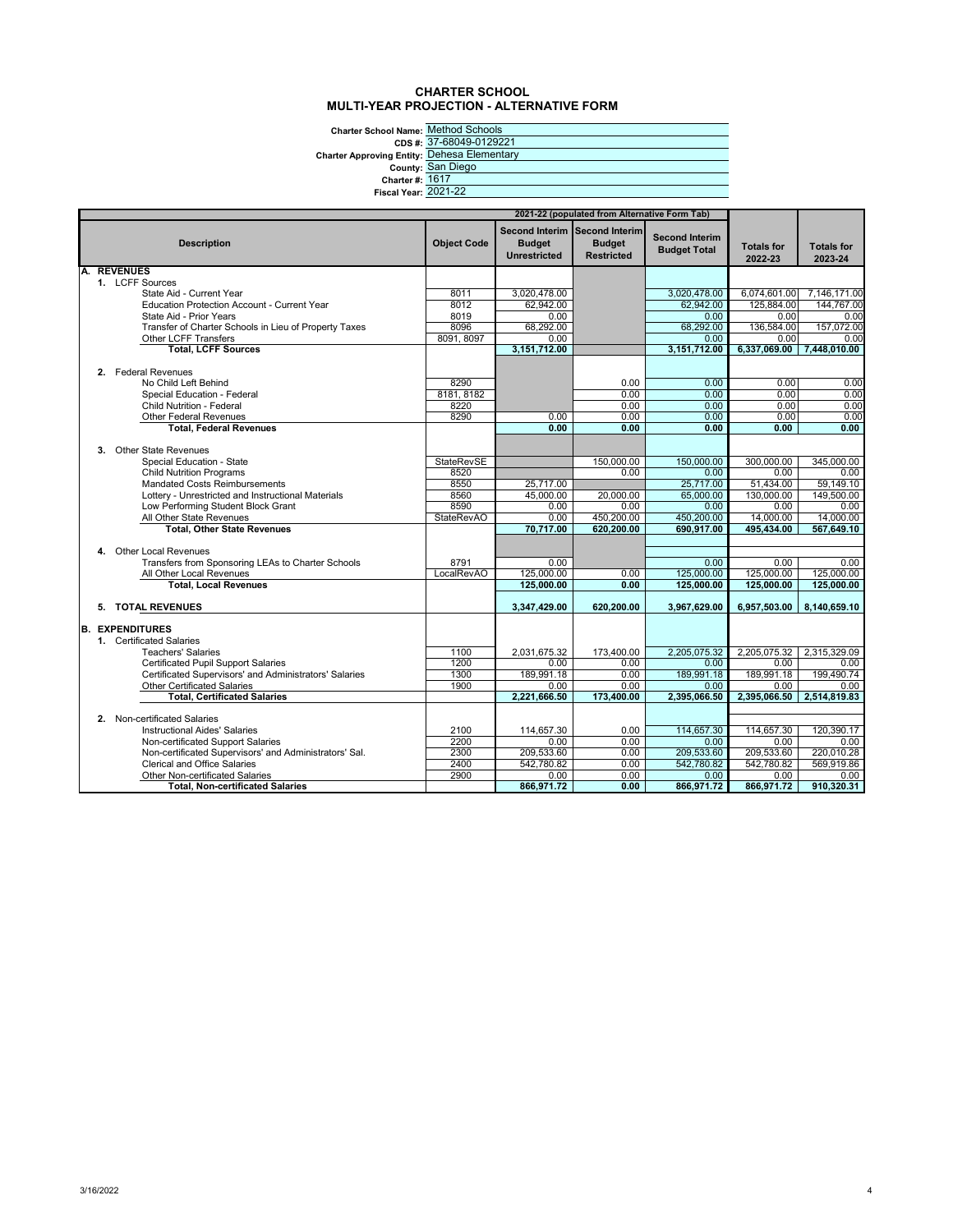|    | <b>Description</b>                                                                                 | <b>Object Code</b> | <b>Budget</b><br><b>Unrestricted</b> | Second Interim Second Interim<br><b>Budget</b><br><b>Restricted</b> | <b>Second Interim</b><br><b>Budget Total</b> | <b>Totals for</b><br>2022-23 | <b>Totals for</b><br>2023-24 |
|----|----------------------------------------------------------------------------------------------------|--------------------|--------------------------------------|---------------------------------------------------------------------|----------------------------------------------|------------------------------|------------------------------|
|    | 3. Employee Benefits                                                                               |                    |                                      |                                                                     |                                              |                              |                              |
|    | <b>STRS</b>                                                                                        | 3101-3102          | 0.00                                 | 0.00                                                                | 0.00                                         | 0.00                         | 0.00                         |
|    | <b>PERS</b>                                                                                        | 3201-3202          | 0.00                                 | 0.00                                                                | 0.00                                         | 0.00                         | 0.00                         |
|    | OASDI / Medicare / Alternative                                                                     | 3301-3302          | 226,400.30                           | 13,264.50                                                           | 239,664.80                                   | 239,664.80                   | 251,648.04                   |
|    | <b>Health and Welfare Benefits</b>                                                                 | 3401-3402          | 436,249.75                           | 21,950.25                                                           | 458,200.00                                   | 458,200.00                   | 481,110.00                   |
|    | Unemployment Insurance                                                                             | 3501-3502          | 29,052.70                            | 4,194.00                                                            | 33,246.70                                    | 33,246.70                    | 34,909.04                    |
|    | Workers' Compensation Insurance                                                                    | 3601-3602          | 44,242.34                            | 2,751.00                                                            | 46,993.34                                    | 46,993.34                    | 49,343.01                    |
|    | <b>Retiree Benefits</b>                                                                            | 3701-3702          | 0.00                                 | 0.00                                                                | 0.00                                         | 0.00                         | 0.00                         |
|    | PERS Reduction (for revenue limit funded schools)                                                  | 3801-3802          | 0.00                                 | 0.00                                                                | 0.00                                         | 0.00                         | 0.00                         |
|    | Other Employee Benefits                                                                            | 3901-3902          | 149,139.75                           | 7,503.75                                                            | 156,643.50                                   | 156,643.50                   | 164,475.68                   |
|    | <b>Total, Employee Benefits</b>                                                                    |                    | 885,084.84                           | 49,663.50                                                           | 934,748.34                                   | 934,748.34                   | 981,485.76                   |
|    |                                                                                                    |                    |                                      |                                                                     |                                              |                              |                              |
| 4. | <b>Books and Supplies</b>                                                                          |                    |                                      |                                                                     |                                              |                              |                              |
|    | Approved Textbooks and Core Curricula Materials                                                    | 4100               | 441,000.00                           | 0.00                                                                | 441,000.00                                   | 441,000.00                   | 463,050.00                   |
|    | Books and Other Reference Materials                                                                | 4200               | 96,000.00                            | 0.00                                                                | 96,000.00                                    | 96,000.00                    | 100,800.00                   |
|    |                                                                                                    |                    |                                      |                                                                     |                                              |                              |                              |
|    | <b>Materials and Supplies</b>                                                                      | 4300               | 54,000.00                            | 0.00                                                                | 54,000.00                                    | 54,000.00                    | 56,700.00                    |
|    | Noncapitalized Equipment                                                                           | 4400               | 72,000.00                            | 0.00                                                                | 72,000.00                                    | 72,000.00                    | 75,600.00                    |
|    | Food                                                                                               | 4700               | 0.00                                 | 0.00                                                                | 0.00                                         | 0.00                         | 0.00                         |
|    | <b>Total, Books and Supplies</b>                                                                   |                    | 663,000.00                           | 0.00                                                                | 663,000.00                                   | 663,000.00                   | 696,150.00                   |
|    |                                                                                                    |                    |                                      |                                                                     |                                              |                              |                              |
|    | 5. Services and Other Operating Expenditures                                                       |                    |                                      |                                                                     |                                              |                              |                              |
|    | Subagreeemnts for Services                                                                         | 5100               | 0.00                                 | 0.00                                                                | 0.00                                         | 0.00                         | 0.00                         |
|    | <b>Travel and Conferences</b>                                                                      | 5200               | 77,337.00                            | 0.00                                                                | 77,337.00                                    | 77,337.00                    | 81,203.85                    |
|    | Dues and Memberships                                                                               | 5300               | 12,000.00                            | 0.00                                                                | 12,000.00                                    | 12,000.00                    | 12,600.00                    |
|    | Insurance                                                                                          | 5400               | 24,000.00                            | 0.00                                                                | 24,000.00                                    | 24,000.00                    | 25,200.00                    |
|    | Operations and Housekeeping Services                                                               | 5500               | 9,600.00                             | 0.00                                                                | 9,600.00                                     | 9,600.00                     | 10,080.00                    |
|    | Rentals, Leases, Repairs, and Noncap. Improvements                                                 | 5600               | 249,600.00                           | 0.00                                                                | 249,600.00                                   | 249,600.00                   | 262,080.00                   |
|    | Professional/Consulting Services and Operating Expend.                                             | 5800               | 503,617.88                           | 105,000.00                                                          | 608,617.88                                   | 608,617.88                   | 639,048.77                   |
|    | Communications                                                                                     | 5900               | 57,000.00                            | 0.00                                                                | 57,000.00                                    | 57,000.00                    | 59,850.00                    |
|    | <b>Total, Services and Other Operating Expenditures</b>                                            |                    | 933,154.88                           | 105,000.00                                                          | 1,038,154.88                                 | 1,038,154.88                 | 1,090,062.62                 |
|    | 6. Capital Outlay<br>(Objects 6100-6170, 6200-6500 for modified<br>accrual basis only)             |                    |                                      |                                                                     |                                              |                              |                              |
|    | Land and Land Improvements                                                                         | 6100-6170          | 0.00                                 | 0.00                                                                | 0.00                                         | 0.00                         | 0.00                         |
|    | Buildings and Improvements of Buildings                                                            | 6200               | 0.00                                 | 0.00                                                                | 0.00                                         | 0.00                         | 0.00                         |
|    | Books and Media for New School Libraries or Major                                                  |                    | 0.00                                 | 0.00                                                                | 0.00                                         | 0.00                         | 0.00                         |
|    | <b>Expansion of School Libraries</b>                                                               | 6300               | 0.00                                 | 0.00                                                                | 0.00                                         | 0.00                         | 0.00                         |
|    | Equipment                                                                                          | 6400               | 0.00                                 | 0.00                                                                | 0.00                                         | 0.00                         | 0.00                         |
|    | <b>Equipment Replacement</b>                                                                       | 6500               | 0.00                                 | 0.00                                                                | 0.00                                         | 0.00                         | 0.00                         |
|    | Depreciation Expense (for accrual basis only)                                                      | 6900               | 36,000.00                            | 0.00                                                                | 36,000.00                                    | 36,000.00                    | 0.00                         |
|    | <b>Total, Capital Outlay</b>                                                                       |                    | 36,000.00                            | 0.00                                                                | 36,000.00                                    | 36,000.00                    | 0.00                         |
|    |                                                                                                    |                    |                                      |                                                                     |                                              |                              |                              |
|    | 7. Other Outgo                                                                                     |                    |                                      |                                                                     |                                              |                              |                              |
|    | Tuition to Other Schools                                                                           | 7110-7143          | 0.00                                 | 0.00                                                                | 0.00                                         | 0.00                         | 0.00                         |
|    | Transfers of Pass-Through Revenues to Other LEAs                                                   | 7211-7213          | 0.00                                 | 0.00                                                                | 0.00                                         | 0.00                         | 0.00                         |
|    | Transfers of Apportionments to Other LEAs - Spec. Ed.                                              | 7221-7223SE        | 0.00                                 | 0.00                                                                | 0.00                                         | 0.00                         | 0.00                         |
|    | Transfers of Apportionments to Other LEAs - All Other                                              | 7221-7223AO        | 0.00                                 | 0.00                                                                | 0.00                                         | 0.00                         | 0.00                         |
|    | All Other Transfers                                                                                | 7280-7299          | 0.00                                 | 0.00                                                                | 0.00                                         | 0.00                         | 0.00                         |
|    | Debt Service:                                                                                      |                    |                                      |                                                                     |                                              |                              |                              |
|    | Interest                                                                                           | 7438               | 0.00                                 | 0.00                                                                | 0.00                                         | 0.00                         | 0.00                         |
|    | Principal (for modified accrual basis only)                                                        | 7439               | 0.00                                 | 0.00                                                                | 0.00                                         | 0.00                         | 0.00                         |
|    |                                                                                                    |                    | 0.00                                 | 0.00                                                                | 0.00                                         | 0.00                         | 0.00                         |
|    | <b>Total, Other Outgo</b>                                                                          |                    |                                      |                                                                     |                                              |                              |                              |
|    | 8. TOTAL EXPENDITURES                                                                              |                    | 5,605,877.94                         | 328,063.50                                                          | 5,933,941.44                                 | 5,933,941.44                 | 6,192,838.51                 |
|    | C. EXCESS (DEFICIENCY) OF REVENUES OVER EXPEND.<br>BEFORE OTHER FINANCING SOURCES AND USES (A5-B8) |                    | (2.258.448.94)                       | 292.136.50                                                          | (1,966,312.44)                               | 1,023,561.56                 | 1.947.820.59                 |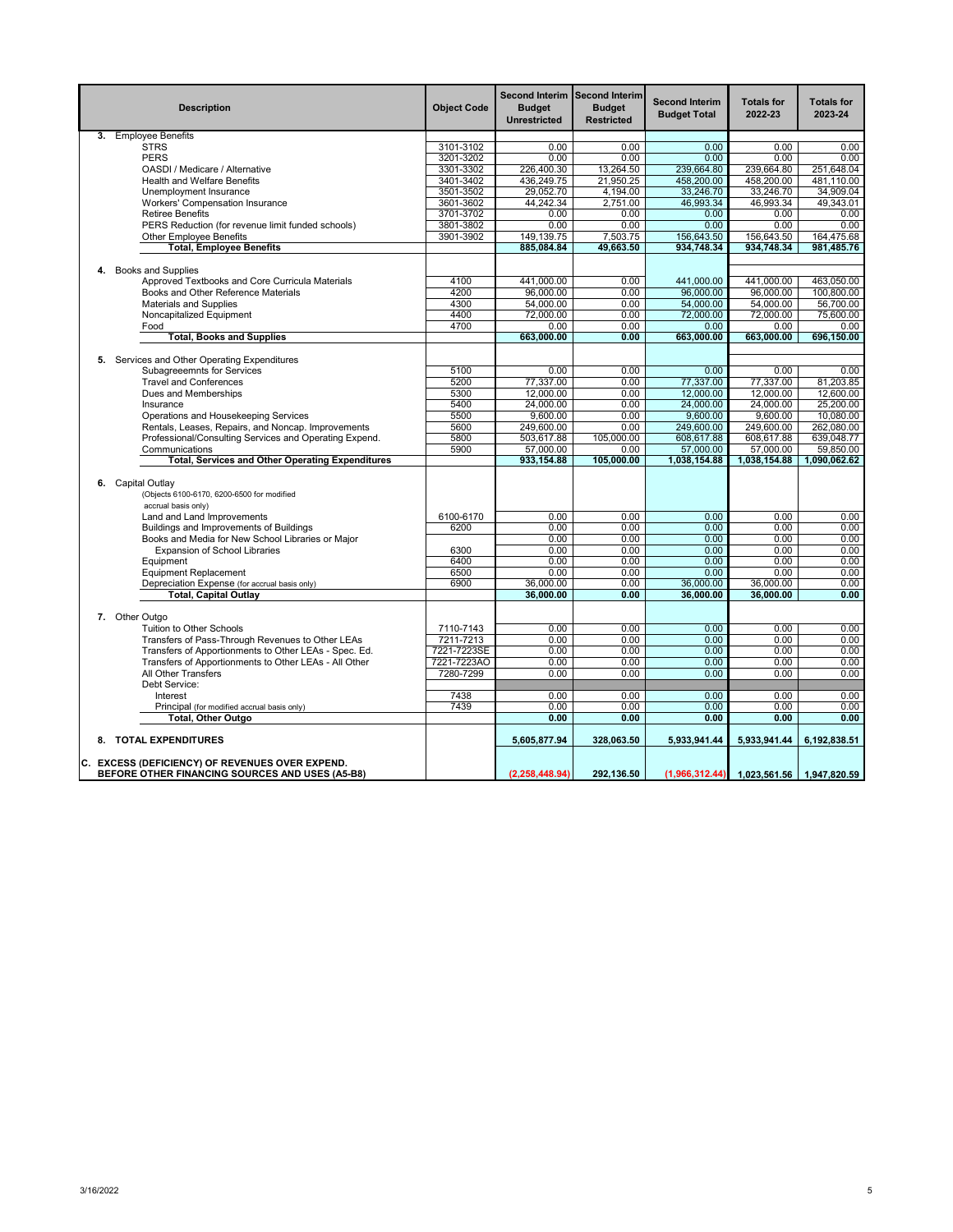|     | <b>Description</b>                                         | <b>Object Code</b> | <b>Budget</b><br><b>Unrestricted</b> | Second Interim Second Interim<br><b>Budget</b><br><b>Restricted</b> | <b>Second Interim</b><br><b>Budget Total</b> | <b>Totals for</b><br>2022-23 | <b>Totals for</b><br>2023-24 |
|-----|------------------------------------------------------------|--------------------|--------------------------------------|---------------------------------------------------------------------|----------------------------------------------|------------------------------|------------------------------|
| ID. | <b>OTHER FINANCING SOURCES / USES</b>                      |                    |                                      |                                                                     |                                              |                              |                              |
|     | Other Sources                                              | 8930-8979          | 0.00                                 | 0.00                                                                | 0.00                                         | 0.00                         | 0.00                         |
|     | Less: Other Uses                                           | 7630-7699          | 0.00                                 | 0.00                                                                | 0.00                                         | 0.00                         | 0.00                         |
|     | Contributions Between Unrestricted and Restricted Accounts |                    |                                      |                                                                     |                                              |                              |                              |
|     | (must net to zero)                                         | 8980-8999          | 0.00                                 | 0.00                                                                | 0.00                                         | 0.00                         | 0.00                         |
|     | <b>TOTAL OTHER FINANCING SOURCES / USES</b><br>4.          |                    | 0.00                                 | 0.00                                                                | 0.00                                         | 0.00                         | 0.00                         |
| IE. | NET INCREASE (DECREASE) IN FUND BALANCE (C + D4)           |                    | (2, 258, 448.94)                     | 292,136.50                                                          | (1,966,312.44)                               | 1,023,561.56                 | 1.947.820.59                 |
|     |                                                            |                    |                                      |                                                                     |                                              |                              |                              |
| IF. | <b>FUND BALANCE, RESERVES</b>                              |                    |                                      |                                                                     |                                              |                              |                              |
|     | <b>Beginning Fund Balance</b>                              |                    | 0.00                                 | 0.00                                                                |                                              |                              |                              |
|     | As of July 1<br>a.                                         | 9791               | 9,961,903.00                         | 0.00                                                                | 9.961.903.00                                 | 7.995.590.56                 | 9,019,152.12                 |
|     | Adjustments/Restatements to Beginning Balance<br>b.        | 9793, 9795         | 0.00                                 | 0.00                                                                | 0.00                                         | 0.00                         | 0.00                         |
|     | Adjusted Beginning Balance<br>C.                           |                    | 9,961,903.00                         | 0.00                                                                | 9.961.903.00                                 | 7,995,590.56                 | 9,019,152.12                 |
|     | Ending Fund Balance, Oct 31 (E + F.1.c.)<br>2.             |                    | 7,703,454.06                         | 292,136.50                                                          | 7,995,590.56                                 | 9,019,152.12                 | 10,966,972.71                |
|     | Components of Ending Fund Balance:                         |                    |                                      |                                                                     |                                              |                              |                              |
|     | Reserve for Revolving Cash (equals object 9130)            | 9711               | 0.00                                 | 0.00                                                                | 0.00                                         | 0.00                         | 0.00                         |
|     | Reserve for Stores (equals object 9320)                    | 9712               | 0.00                                 | 0.00                                                                | 0.00                                         | 0.00                         | 0.00                         |
|     | Reserve for Prepaid Expenditures (equals object 9330)      | 9713               | 0.00                                 | 0.00                                                                | 0.00                                         | 0.00                         | 0.00                         |
|     | All Others                                                 | 9719               | 0.00                                 | 0.00                                                                | 0.00                                         | 0.00                         | 0.00                         |
|     | <b>Legally Restricted Balance</b>                          | 9740               |                                      | 0.00                                                                | 0.00                                         | 0.00                         | 0.00                         |
|     | Designated for Economic Uncertainties                      | 9770               | 600,000.00                           |                                                                     | 600,000.00                                   | 600,000.00                   | 600,000.00                   |
|     | <b>Other Designations</b>                                  | 9775, 9780         | 0.00                                 | 0.00                                                                | 0.00                                         | 0.00                         | 0.00                         |
|     | Net Investment in Capital Assests (Accrual Basis Only)     | 9796               | 0.00                                 | 0.00                                                                | 0.00                                         | 0.00                         | 0.00                         |
|     | Undesignated / Unappropriated Amount                       | 9790               | 7.103.454.06                         | 292,136.50                                                          | 7,395,590.56                                 |                              | 8,419,152.12 10,366,972.71   |